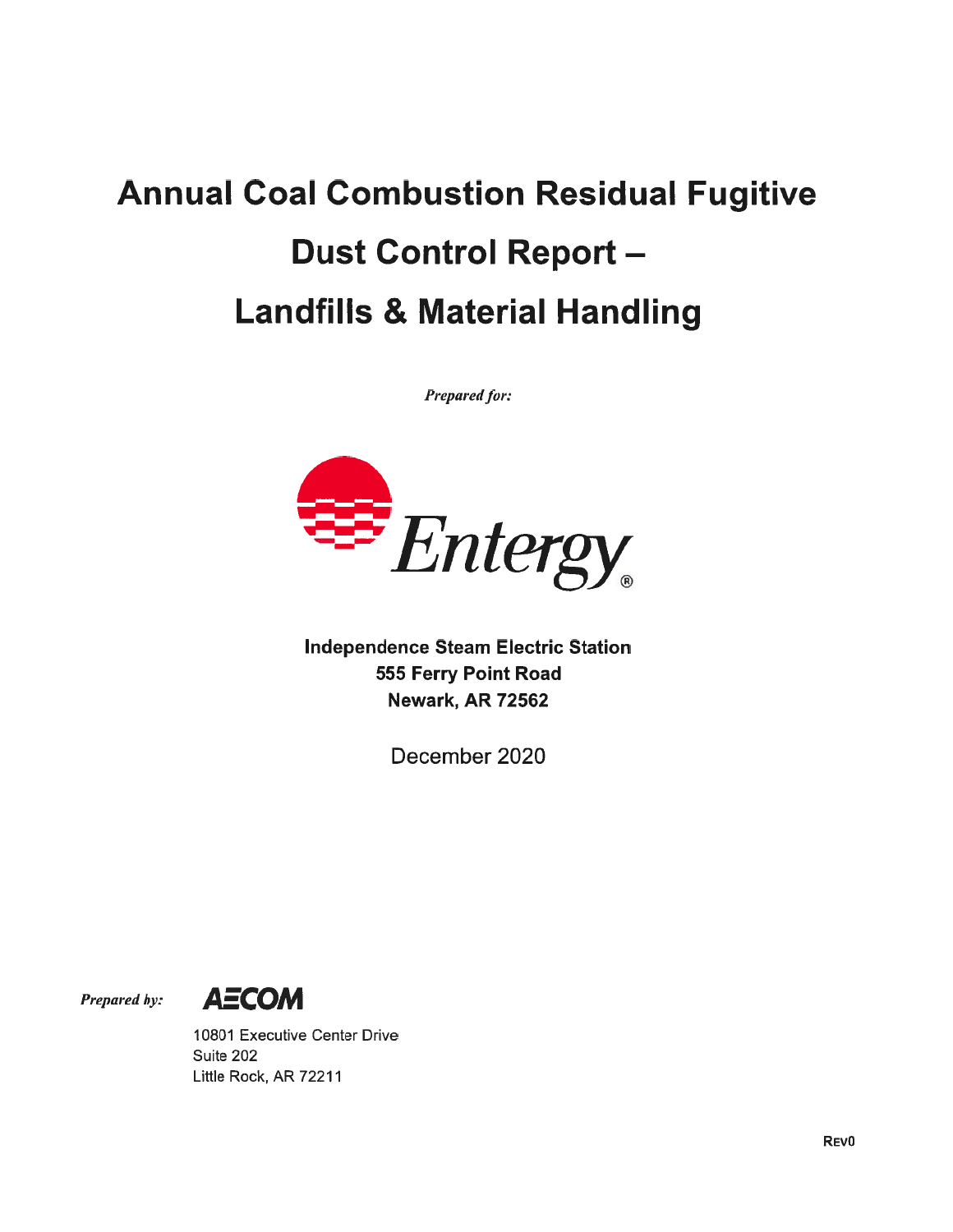## Independence Steam Electric Station ANNUAL CCR FUGITIVE DUST CONTROL REPORT — Landfills & Material Handling

Reporting Year: 2020

Owner / Operator: Branden J. Brandberry General Manager 12-10-2020 Name ( <del>Compact Title Date</del>

This Annual CCR Fugitive Dust Control Report has been prepared for the Independence Steam Electric Station as required by 40 CFR 257.80(c). Section <sup>1</sup> provides a description of the actions taken to control CCR fugitive dust at the facility during the reporting year. Section 2 provides a record of citizen complaints received concerning CCR fugitive dust at the facility during the reporting year and a summary of any corrective measures taken.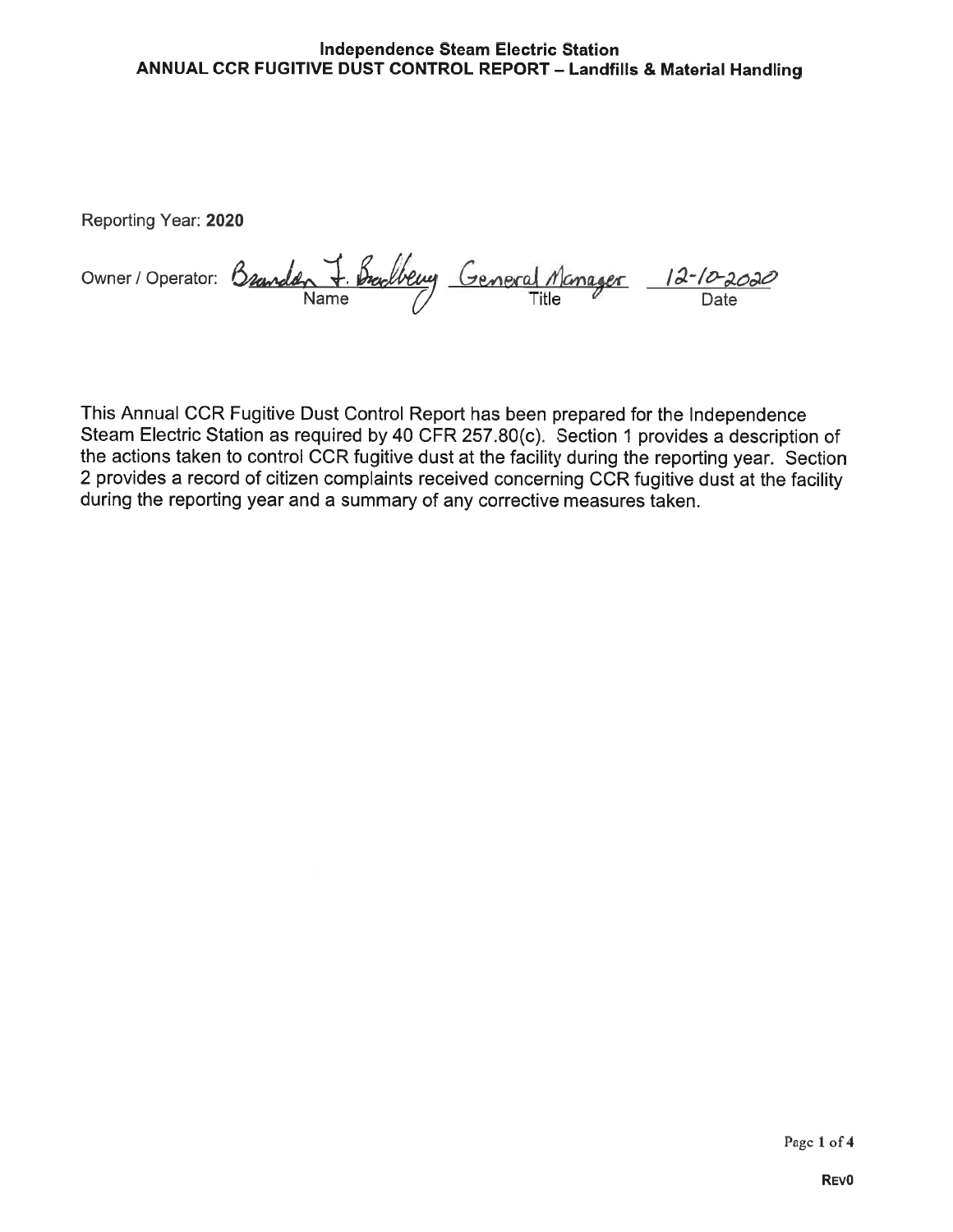|  | こうしょう りょう<br>e Steam El | $\frac{1}{\epsilon}$<br>į<br>í.<br>Ĩ.<br><b>Nation</b><br>JUAL CCR FUGITIVE DUST CONTROL REPORT - La |
|--|-------------------------|------------------------------------------------------------------------------------------------------|
|  |                         |                                                                                                      |

## Section 1 Actions Taken to Control CCR Fugitive Dust Section 1 Actions Taken to Control CCR Fugitive Dust

| Corrective Measures Taken, if any                             |                                                                             |                                                                                  |                                                                           |                                                                                   |                                                                                                     |                                                                                                              |                                                                                                          |                                                                                      |  |  |  |
|---------------------------------------------------------------|-----------------------------------------------------------------------------|----------------------------------------------------------------------------------|---------------------------------------------------------------------------|-----------------------------------------------------------------------------------|-----------------------------------------------------------------------------------------------------|--------------------------------------------------------------------------------------------------------------|----------------------------------------------------------------------------------------------------------|--------------------------------------------------------------------------------------|--|--|--|
| <b>CCR Fugitive Dust</b><br>Date of Observed<br>Event, if any | $\frac{1}{2}$                                                               | $\frac{1}{2}$                                                                    | $\frac{1}{2}$                                                             | $\frac{1}{2}$                                                                     | $\frac{1}{2}$                                                                                       | $\frac{1}{2}$                                                                                                | $\stackrel{\leq}{\geq}$                                                                                  | $\frac{1}{2}$                                                                        |  |  |  |
| Actions Taken to Control CCR Fugitive Dust                    | Wet management of CCR bottom ash and CCR<br>fly ash placed in the landfill. | in CCR landfill and<br>Water areas of exposed CCR<br>staging areas as necessary. | Wet management of mixed CCR material in<br>staging piles at the landfill. | Pneumatically transfer dry CCR fly ash to storage<br>silos in an enclosed system. | dewatering bins located adjacent to the fly ash<br>Hydraulically convey CCR bottom ash to<br>silos. | from the CCR fly ash silos in a partially enclosed<br>Load CCR transport tanker trucks and railcars<br>area. | from the CCR fly ash silos using a telescoping<br>Load CCR transport tanker trucks and railcars<br>port. | Load hydrated CCR bottom ash and economizer<br>ash mixture into covered dump trucks. |  |  |  |
| <b>CCR Activity</b>                                           |                                                                             | facility's CCR units<br>areas and in the<br>Management of<br>CCR in staging      |                                                                           |                                                                                   | Handling of CCR at<br>the facility                                                                  |                                                                                                              |                                                                                                          |                                                                                      |  |  |  |

Page 2 of 4 Page 2 of 4

REvO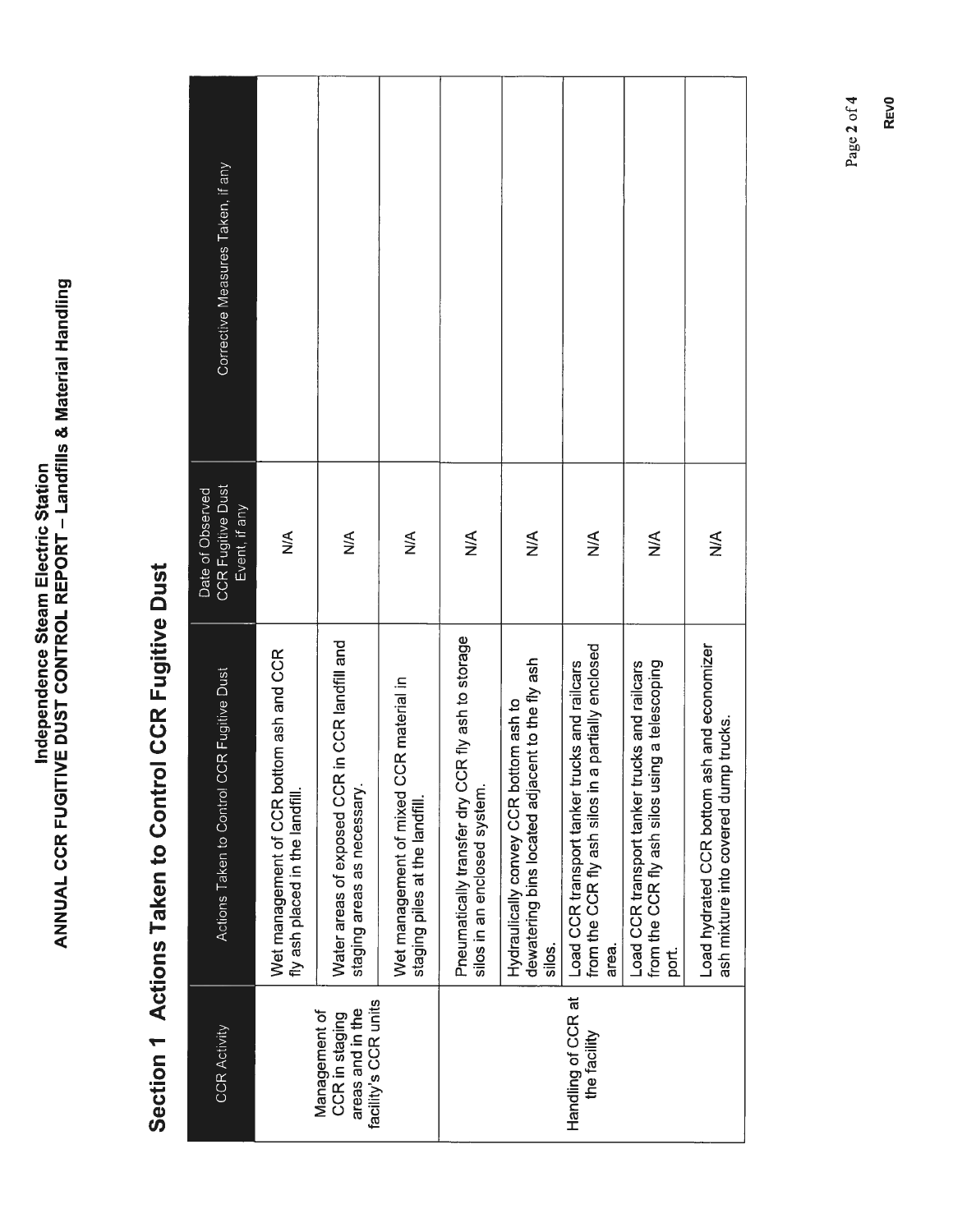Independence Steam Electric Station ANNUAL CCR FUGITIVE DUST CONTROL REPORT — Landfills ANUAL CCR FUGITIVE DUST CONTROL REPORT – Landfills & Material Handling Material Handling

| <b>CCR Activity</b>                      | <b>CR Fugitive Dust</b><br>Actions Taken to Control C                                                                                                                                                                                                          | <b>CCR Fugitive Dust</b><br>Date of Observed<br>Event, if any | Corrective Measures Taken, if any |
|------------------------------------------|----------------------------------------------------------------------------------------------------------------------------------------------------------------------------------------------------------------------------------------------------------------|---------------------------------------------------------------|-----------------------------------|
| Handling of CCR at<br>the facility       | the on-site landfill by<br>manner that slowly releases a controlled amount<br>of material over a short distance to minimize the<br>belly-dumping tanker or end-dump trucks in a<br>generation of airborne particulate matter.<br>CCR material is unloaded at t | $\frac{1}{2}$                                                 |                                   |
|                                          | CCR fly ash to be emplaced in on-site landfill is<br>hauled in enclosed tanker trucks.                                                                                                                                                                         | $\leq$                                                        |                                   |
|                                          | manner that minimizes fugitive dust formation.<br>process in a<br>Water or chemical dust suppressants are<br>employed during the disposal                                                                                                                      | $\leq$                                                        |                                   |
|                                          | Dry CCR fly ash to be transported off-site for sale<br>is loaded into fully enclosed tanker trucks or fully<br>enclosed rail cars.                                                                                                                             | $\frac{4}{2}$                                                 |                                   |
| CCR at the facility<br>Transportation of | CCR materials transported in open top trucks are<br>either covered by tarp or travel under a spray bar<br>to condition the layer of exposed material to form<br>a thin encapsulated layer.                                                                     | $\lessapprox$                                                 |                                   |
|                                          | the landfill boundary<br>is limited to no more than 5 mph.<br>The speed of vehicles within t                                                                                                                                                                   | ≸                                                             |                                   |
|                                          | The speed of vehicles is limited to no more than<br>25 mph on the landfill access road.                                                                                                                                                                        | ⋚                                                             |                                   |
|                                          | Vehicular traffic not associated with ash<br>management activities is minimized.                                                                                                                                                                               | $\frac{8}{2}$                                                 |                                   |
|                                          | watering truck on an as-needed basis. A dust<br>control agent may be added to reduce fugitive<br>The landfill access road is wetted using a<br>dust emissions.                                                                                                 | ≸                                                             |                                   |

Page 3 of 4 Page 3 of4

REvO